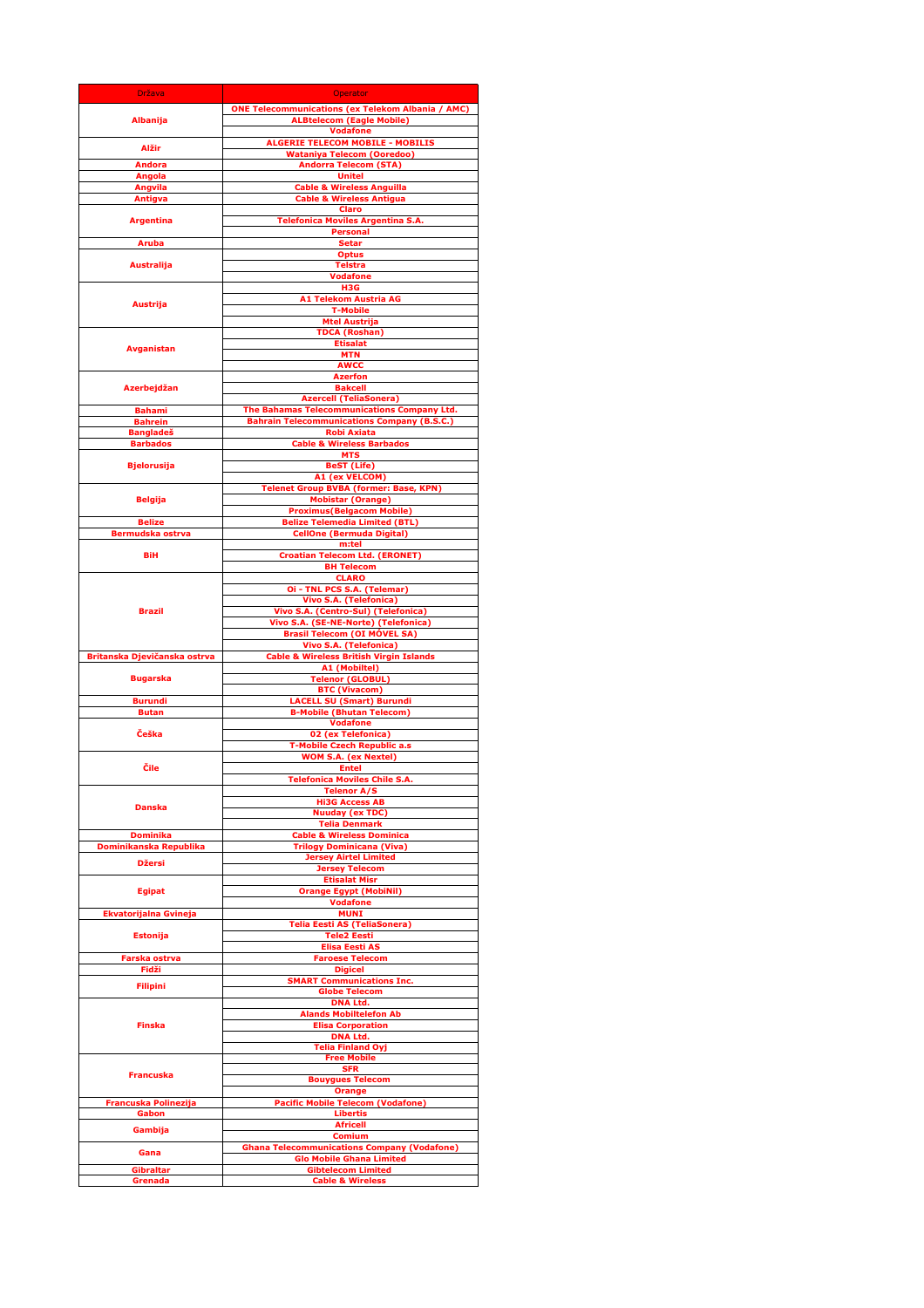| <b>Gruzija</b>                   | <b>Magticom</b>                                                                    |
|----------------------------------|------------------------------------------------------------------------------------|
| Grčka                            | <b>Vodafone</b><br><b>WIND</b>                                                     |
|                                  | <b>Cosmote</b>                                                                     |
| Gvajana                          | <b>Guyana Telephone &amp; Telegraph Company Ltd.</b>                               |
| <b>Gvineja</b>                   | <b>Digicel</b><br><b>Orange</b>                                                    |
|                                  | <b>Croatian Telecom (ex T-Mobile Croatia)</b>                                      |
| <b>Hrvatska</b>                  | <b>Tele2</b>                                                                       |
|                                  | VIPnet d.o.o.<br><b>KPN</b>                                                        |
|                                  | <b>T-Mobile Netherlands</b>                                                        |
| Holandija                        | Vodafone - Netherlands - Libertel B.V.                                             |
|                                  | <b>Telfort</b>                                                                     |
| <b>Holandski Antili</b>          | <b>Setel (Chippie) Curacao</b><br><b>Telcell St Maarten</b>                        |
| <b>Honduras</b>                  | <b>Claro</b>                                                                       |
|                                  | <b>SmarTone Mobile Communications</b><br><b>HKT Limited (PCCW)</b>                 |
| <b>Hong Kong</b>                 | <b>HKT Limited (CSL Limited)</b>                                                   |
|                                  | <b>Hutchison</b>                                                                   |
|                                  | <b>IMC Island ehf (Viking Wireless)</b><br><b>Vodafone</b>                         |
| <b>Island</b>                    | <b>Siminn</b>                                                                      |
|                                  | <b>Nova</b>                                                                        |
|                                  | <b>Siminn-Maritime</b>                                                             |
| Istočni Timor                    | <b>Timor Telecom</b><br><b>MTNL India</b>                                          |
|                                  | <b>BSNL</b>                                                                        |
|                                  | <b>Vodafone India - Mumbai</b>                                                     |
| <b>Indija</b>                    | <b>Vodafone India - Kerala</b><br><b>Idea</b>                                      |
|                                  | <b>Bharti Airtel Ltd.</b>                                                          |
|                                  | <b>Vodafone India - Delhi</b>                                                      |
| <b>Indonezija</b><br><b>Irak</b> | <b>Hutchison</b><br><b>Korek Telecom</b>                                           |
| <b>Iran</b>                      | <b>Mobile Company of Iran (MCI)</b>                                                |
|                                  | <b>RighTel</b>                                                                     |
|                                  | <b>Three Ireland Limited (formerly Telefonica)</b><br><b>Vodafone Ireland Ltd.</b> |
| <b>Irska</b>                     | <b>EIR (Meteor Mobile)</b>                                                         |
|                                  | H <sub>3</sub> G                                                                   |
| <b>Izrael</b>                    | <b>Hot Mobile</b><br><b>Pelephone</b>                                              |
|                                  | <b>Partner (Orange)</b>                                                            |
|                                  | <b>Vodafone</b>                                                                    |
|                                  | <b>Iliad Italia</b>                                                                |
| <b>Italija</b>                   | <b>H3G S.p.A.</b><br><b>Telecom Italia (TIM)</b>                                   |
|                                  | <b>Wind Telecomunicazioni SpA</b>                                                  |
|                                  | <b>DIGI ITALY S.R.L.</b><br>Telecom Italia (usluge GSM-a na brodu)                 |
| <b>Jamajka</b>                   | <b>Cable &amp; Wireless</b>                                                        |
| <b>Japan</b>                     | <b>KDDI</b>                                                                        |
|                                  | <b>NTT DoCoMo</b>                                                                  |
| <b>Jemen</b>                     | <b>Y Telecom (HITS-UNITEL)</b><br><b>VEON (ex ArmenTel) // Beeline</b>             |
| <b>Jermenija</b>                 | <b>MTS Armenia</b>                                                                 |
|                                  | <b>Karabakh Telecom</b>                                                            |
|                                  | <b>UCOM LLC (Orange) Armenia</b><br><b>Jordan Mobile Telephone Service (Zain)</b>  |
| <b>Jordan</b>                    | <b>Orange</b>                                                                      |
| <b>Južni Sudan</b>               | <b>Sudanese Mobile Telephone Company (Zain SS)</b>                                 |
| Južnoafrička Republika           | <b>Cell C</b><br><b>Vodacom</b>                                                    |
| Kajmanska ostrva                 | <b>Cable &amp; Wireless</b>                                                        |
| Kanalska ostrva (VB)             | <b>Sure (ex Cable &amp; Wireless) Guernsey</b>                                     |
| <b>Kambodža</b>                  | <b>SMART (Axiata)</b><br><b>CamGSM Co.Ltd.</b>                                     |
|                                  | <b>Metfone (Viettel)</b>                                                           |
| <b>Kamerun</b>                   | <b>MTN Cameroon</b>                                                                |
|                                  | <b>Freedom Mobile Inc.</b><br><b>Rogers Communications</b>                         |
| <b>Kanada</b>                    | <b>Bragg Communications - EastLink</b>                                             |
|                                  | <b>TELUS</b>                                                                       |
|                                  | <b>Videotron</b><br><b>Bell Mobility Inc.</b>                                      |
|                                  | <b>Vodafone</b>                                                                    |
| <b>Katar</b>                     | <b>Ooredoo (ex Q-Tel)</b>                                                          |
| <b>Kazahstan</b>                 | Tele 2 (ex Mobile Telecom Service LLP - Neo)<br><b>Kar-Tel (Beeline)</b>           |
|                                  | <b>K'cell (TeliaSonera)</b>                                                        |
| <b>Kina</b>                      | <b>China Telecom</b>                                                               |
| <b>Kukova ostrva</b>             | <b>China Unicom</b><br><b>Telecom Cook Island</b>                                  |
| <b>Kuba</b>                      | <b>Cubacel (ETECSA)</b>                                                            |
|                                  | <b>Cyprus Telecommunications Authority (ex Cytamobile)</b>                         |
| <b>Kipar</b>                     | <b>PrimeTel</b><br><b>Epic Ltd. (ex MTN)</b>                                       |
|                                  | <b>Telkom</b>                                                                      |
| <b>Kenija</b>                    | <b>Airtel Networks Kenya Limited</b>                                               |
|                                  | <b>Safaricom</b><br><b>Essar Telecom</b>                                           |
|                                  | <b>KT</b>                                                                          |
| <b>Koreja</b>                    | <b>LG Uplus Corp.</b>                                                              |
|                                  | <b>SK Telekom</b><br><b>Celtel Congo RDC (Airtel)</b>                              |
| <b>Kongo</b>                     | <b>Vodacom</b>                                                                     |
|                                  | <b>Africell Congo D.R.C.</b>                                                       |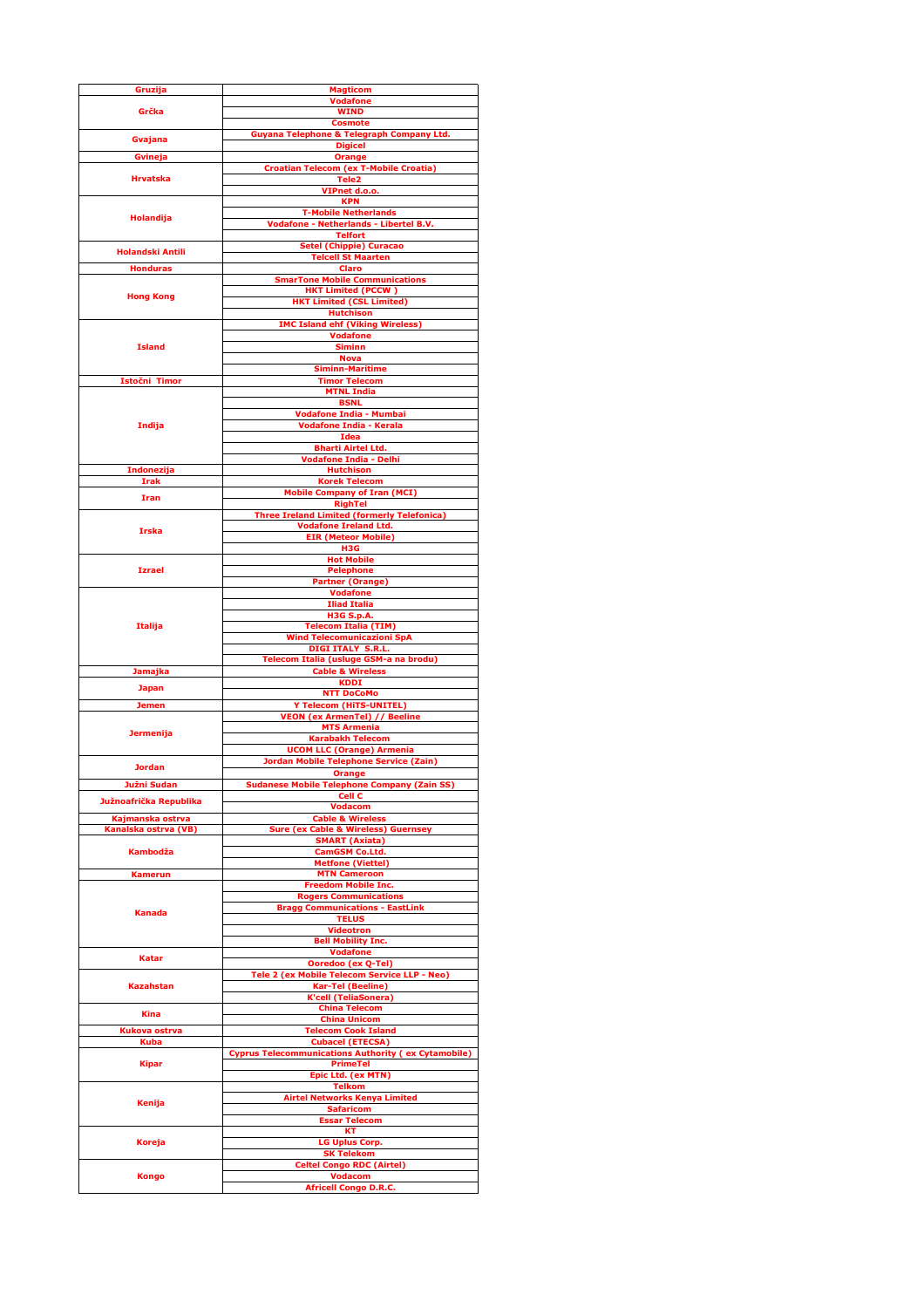|                           | <b>IPKO</b>                                                                              |
|---------------------------|------------------------------------------------------------------------------------------|
| <b>Kosovo</b>             | <b>Monaco Telecom (Vala Kosovo)</b>                                                      |
| <b>Kostarika</b>          | <b>Claro</b>                                                                             |
| <b>Kuvajt</b>             | <b>Zain (Mobile Telecommunications Company)</b>                                          |
|                           | stc (ex VIVA)                                                                            |
| <b>Kirgistan</b>          | <b>Nurtelecom</b><br><b>Sky Mobile LLC (Beeline)</b>                                     |
|                           | <b>Alfa Telecom (Megacom)</b>                                                            |
|                           | <b>Bite Latvia</b>                                                                       |
| Latvija/Letonija          | <b>Telia (Latvijas Mobilais Telefons)</b>                                                |
| <b>Lesoto</b>             | <b>Tele2</b><br><b>Vodacom</b>                                                           |
|                           | MIC 1 (Alfa)                                                                             |
| <b>Liban</b>              | Touch (MIC2) (Zain)                                                                      |
| Libija                    | <b>Al Madar Al Jadid</b>                                                                 |
| Lihtenštajn               | <b>Telecom Liechtenstein</b>                                                             |
|                           | <b>Salt (Orange)</b><br>Tele <sub>2</sub>                                                |
| Litvanija                 | <b>Bite</b>                                                                              |
|                           | <b>Telia Lietuva, AB</b>                                                                 |
|                           | <b>POST (former P&amp;T Luxembourg)</b>                                                  |
| <b>Luksemburg</b>         | <b>TANGO</b><br><b>MTX Connect</b>                                                       |
|                           | <b>Orange (ex VOXmobile S.A.)</b>                                                        |
| <b>Madagaskar</b>         | <b>Telma Mobile SA</b>                                                                   |
|                           | <b>Magyar Telekom Plc (T-Mobile Hungary)</b>                                             |
| <b>Mađarska</b>           | <b>DIGI</b><br><b>Vodafone</b>                                                           |
|                           | <b>SmarTone Macau</b>                                                                    |
| <b>Makao</b>              | <b>CTM Macau</b>                                                                         |
|                           | <b>Maxis</b>                                                                             |
| <b>Malezija</b>           | <b>Celcom</b>                                                                            |
|                           | <b>U Mobile</b><br><b>Ooredoo (ex Wataniya Telecom)</b>                                  |
| <b>Maldivi</b>            | <b>Dhiraagu Maldives</b>                                                                 |
| <b>Mali</b>               | <b>Orange</b>                                                                            |
|                           | <b>Melita Mobile</b>                                                                     |
| <b>Malta</b>              | <b>Vodafone Maritime</b><br><b>Vodafone Malta</b>                                        |
|                           | <b>Mobisle (go mobile)</b>                                                               |
|                           | <b>IAM (Maroc Telecom)</b>                                                               |
| <b>Maroko</b>             | <b>Wana Corporate S.A.</b>                                                               |
|                           | <b>Orange (Medi Telecom)</b>                                                             |
| <b>Mauricijus</b>         | <b>EMTEL</b><br><b>Cellplus Mobile (Orange)</b>                                          |
|                           | <b>AT&amp;T Comunicaciones Digitales (Iusacel Mexico)</b>                                |
|                           | <b>AT&amp;T Comunicaciones Digitales (Nextel Mexico)</b>                                 |
| <b>Meksiko</b>            | <b>Telefonica Moviles (movistar)</b>                                                     |
|                           | <b>ALTAN</b><br><b>TELCEL</b>                                                            |
|                           | <b>Orange</b>                                                                            |
| <b>Moldavija</b>          | <b>Moldtelecom</b>                                                                       |
|                           | <b>Moldcell (TeliaSonera)</b>                                                            |
| <b>Monako</b>             | <b>Monaco Telecom</b>                                                                    |
| <b>Mongolija</b>          | <b>Mobicom</b><br><b>Unitel LLC</b>                                                      |
| <b>Monserat</b>           | <b>Cable &amp; Wireless</b>                                                              |
| <b>Mozambik</b>           | <b>Vodacom</b>                                                                           |
| <b>Namibija</b>           | tn mobile (ex Leo)                                                                       |
| <b>Nepal</b>              | <b>Ncell (Nepal Telecom) (TeliaSonera)</b><br><b>Etisalat</b>                            |
| <b>Nigerija</b>           | <b>GloMobile</b>                                                                         |
|                           | <b>Vodafone D2</b>                                                                       |
|                           | <b>E</b> Plus                                                                            |
| <b>Njemačka</b>           | <b>EMnify GmbH</b>                                                                       |
|                           | <b>Telefónica Germany GmbH &amp; Co. OHG</b><br><b>Telecom Deutschland (ex T-Mobile)</b> |
|                           | <b>Vodafone New Zealand</b>                                                              |
| <b>Novi Zeland</b>        | <b>Spark New Zealand (ex Telecom New Zealand)</b>                                        |
|                           | <b>Two Degrees Mobile (ex NZ Communications)</b>                                         |
|                           | <b>AeroMobile AS</b><br><b>Telia Norge AS</b>                                            |
|                           | <b>Telia Norge AS (ex Tele2)</b>                                                         |
| <b>Norveška</b>           | <b>TDC</b>                                                                               |
|                           | <b>Telenor Norge AS</b>                                                                  |
| <b>Obala Slonovače</b>    | <b>Telenor Maritime AS</b><br><b>Atlantique Cellulaire (Moov)</b>                        |
| <b>Oman</b>               | <b>Oman Telecommunications Company</b>                                                   |
| <b>Ostrvo Man</b>         | <b>Manx Telecom</b>                                                                      |
| <b>Pakistan</b>           | <b>Telenor</b>                                                                           |
|                           | <b>PTML (Ufone)</b>                                                                      |
|                           | TELEFONICA MOVILES PANAMA, S.A. (Movistar)<br><b>Digicel</b>                             |
| <b>Panama</b>             | <b>Cable &amp; Wireless</b>                                                              |
|                           | <b>Claro</b>                                                                             |
| <b>Papua Nova Gvineja</b> | <b>Digicel</b>                                                                           |
|                           | <b>Bmobile Limited</b><br><b>Nucleo S.A (Personal)</b>                                   |
| Paragvaj                  | <b>Claro</b>                                                                             |
|                           | Entel (ex Nextel del Perú S.A.)                                                          |
| <b>Peru</b>               | <b>Claro</b>                                                                             |
| <b>Poljska</b>            | <b>T-Mobile Polska S.A.</b>                                                              |
|                           | <b>Orange (ex PTK Centertel)</b><br><b>Polkomtel (Plus)</b>                              |
|                           | P4 (Play)                                                                                |
| <b>Portoriko</b>          | <b>Claro</b>                                                                             |
|                           | <b>NOS (ex Optimus)</b>                                                                  |
| <b>Portugalija</b>        | <b>Vodafone</b><br><b>MEO (ex TMN)</b>                                                   |
|                           |                                                                                          |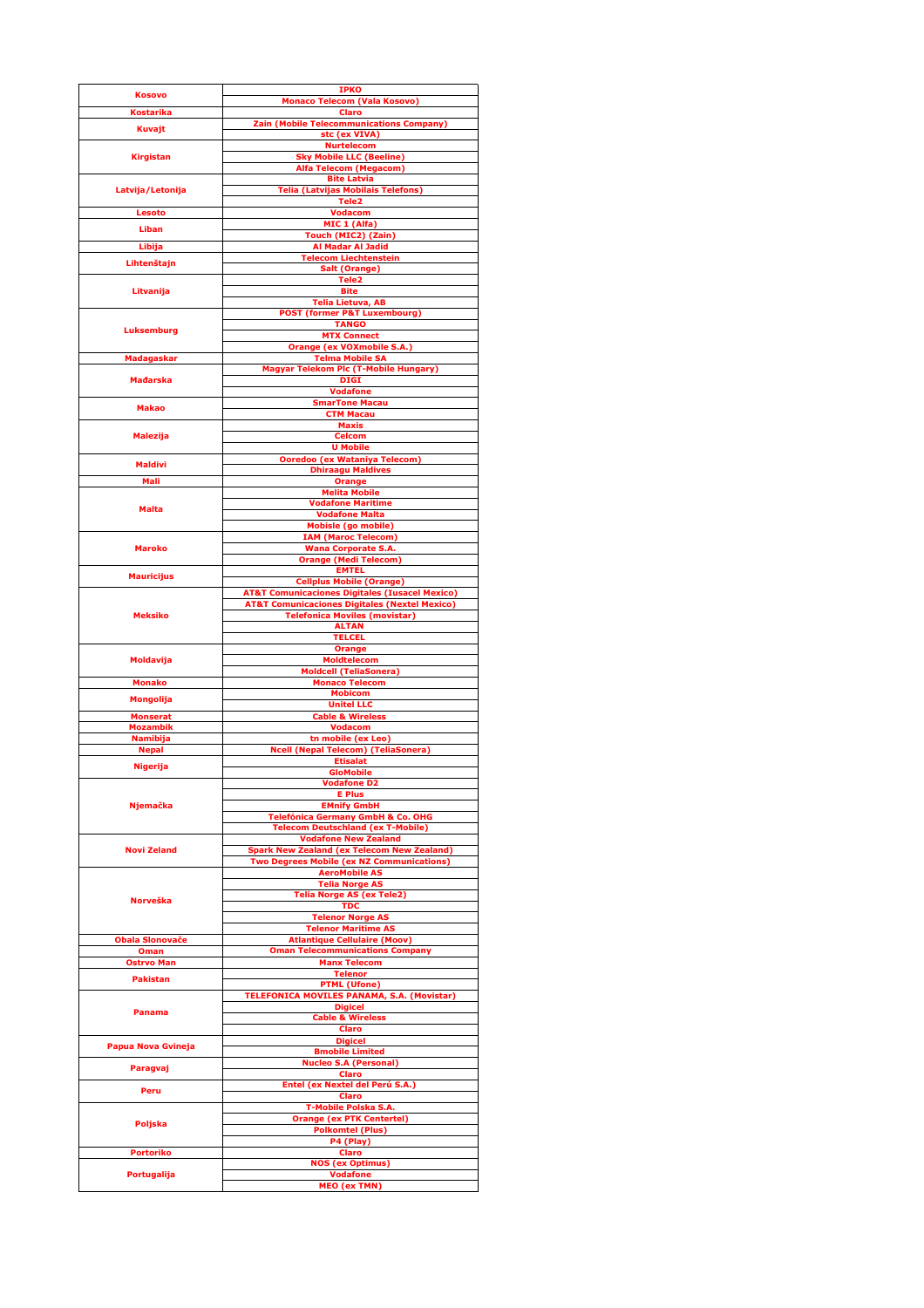| <b>Ruanda</b>                   | <b>Airtel Rwanda</b>                                                                   |
|---------------------------------|----------------------------------------------------------------------------------------|
|                                 | <b>Telekom Romania (ex Cosmote)</b>                                                    |
| <b>Rumunija</b>                 | <b>Vodafone Romania</b>                                                                |
|                                 | RCS & RDSS.A. (DIGI)                                                                   |
|                                 | <b>Orange</b><br><b>MTS</b>                                                            |
|                                 | <b>VimpelCom (Beeline)</b>                                                             |
| <b>Rusija</b>                   | <b>MOTIV (LLC Ekaterinburg-2000)</b>                                                   |
|                                 | "TMT" LLC (ex JSC SMARTS-KAZAN)                                                        |
|                                 | <b>MegaFon</b>                                                                         |
|                                 | <b>LLC T2 Mobile (ex Tele2)</b>                                                        |
| <b>Salvador</b>                 | <b>Telemovil El Salvador (Tigo)</b><br><b>CTE TELECOM PERSONAL (Claro El Salvador)</b> |
|                                 | AT&T                                                                                   |
|                                 | <b>T-Mobile USA</b>                                                                    |
|                                 | <b>Verizon Wireless</b>                                                                |
| <b>SAD</b>                      | <b>Sprint</b>                                                                          |
|                                 | <b>Commnet Wireless</b>                                                                |
|                                 | <b>AT&amp;T - Maritime Services</b><br><b>Union Telephone Company</b>                  |
| <b>Sao Tome i Principe</b>      | <b>CST - Companhia Santomense de Telecomunicacoes</b>                                  |
| <b>San Marino</b>               | <b>San Marino Telecom SPA</b>                                                          |
| Saudijska Arabija               | <b>Etihad Etisalat Company (Mobily)</b>                                                |
|                                 | Zain (MTC)                                                                             |
| Sejšeli                         | <b>Cable &amp; Wireless</b><br><b>Telekom Srbija</b>                                   |
| <b>Srbija</b>                   | A1 Srbija (ex Vip mobile)                                                              |
|                                 | <b>Yettel (ex Telenor)</b>                                                             |
| <b>Sijera Leone</b>             | <b>LINTEL Limited (Africell)</b>                                                       |
| <b>Singapur</b>                 | <b>M1 Limited (ex MobileOne Ltd)</b>                                                   |
|                                 | <b>Starhub</b>                                                                         |
|                                 | one. Vip (ex ONE; ex COSMOFON AD Skopje)<br><b>Makedonski Telekom (T-Mobile)</b>       |
| Sjeverna Makedonija             | <b>VIP Operator</b>                                                                    |
|                                 | <b>Slovak Telekom (ex T-Mobile Slovensko)</b>                                          |
| <b>Slovačka</b>                 | <b>Orange Slovensko, a.s.</b>                                                          |
|                                 | <b>Telefonica O2</b>                                                                   |
|                                 | <b>Telekom Slovenije</b>                                                               |
| Slovenija                       | A1 (ex Si.mobil)                                                                       |
|                                 | T-2 d.o.o.<br><b>Telemach (ex Tusmobil)</b>                                            |
| Solomonska Ostrva               | <b>Solomon Telekom</b>                                                                 |
| <b>Somalija</b>                 | <b>Hormuud Telecom</b>                                                                 |
| <b>Surinam</b>                  | <b>Digicel</b>                                                                         |
| <b>Sv. Kits</b>                 | <b>Cable &amp; Wireless</b>                                                            |
| Sv. Lucija                      | <b>Cable &amp; Wireless</b>                                                            |
| <b>Sv. Vinsent</b>              | <b>Cable &amp; Wireless</b><br><b>Vodafone Spain</b>                                   |
|                                 | <b>France Telecom España SA (Orange)</b>                                               |
| <b>Španija</b>                  | <b>Telefonica Moviles (movistar)</b>                                                   |
|                                 | <b>DIGI SPAIN TELECOM S.L.U.</b>                                                       |
|                                 | <b>Xfera Moviles (Yoigo)</b>                                                           |
| Šri Lanka                       | <b>Mobitel</b>                                                                         |
|                                 | <b>Dialog Axiata</b><br><b>Hutchison</b>                                               |
|                                 | <b>Telenor</b>                                                                         |
| Švedska                         | <b>Hi3G Access AB</b>                                                                  |
|                                 | <b>Tele2</b>                                                                           |
|                                 | <b>Telia Sweden</b>                                                                    |
| Švajcarska (& Lihtenštajn)      | <b>Swisscom</b>                                                                        |
| Švajcarska                      | <b>Salt (ex Orange)</b><br><b>Sunrise Communication AG</b>                             |
|                                 | <b>Taiwan Mobile</b>                                                                   |
| <b>Tajvan</b>                   | <b>FarEasTone</b>                                                                      |
|                                 | <b>Taiwan Star Telecom (ex VIBO)</b>                                                   |
| <b>Tadžikistan</b>              | <b>TACOM (Beeline)</b>                                                                 |
|                                 | <b>Babilon Mobile</b>                                                                  |
|                                 | <b>Real Future (True Move)</b><br><b>Total Access Communication (TAC) (Telenor)</b>    |
| <b>Tajland</b>                  | <b>DTAC (TriNet)</b>                                                                   |
|                                 | <b>Advanced Wireless Network Company Ltd (AWN)</b>                                     |
| <b>Tanzanija</b>                | <b>Zanzibar Telecom Ltd (ZANTEL)</b>                                                   |
|                                 | <b>Vodacom</b>                                                                         |
| <b>Togo</b>                     | <b>Togo Cellulaire</b>                                                                 |
|                                 | <b>Telecel Togo (Moov)</b><br><b>Tonga Communications Corporation</b>                  |
| <b>Tonga</b>                    | <b>Digicel Tonga Limited</b>                                                           |
| <b>Tunis</b>                    | <b>Orange</b>                                                                          |
|                                 | <b>Tunisie Telecom</b>                                                                 |
| <b>Turks &amp; Kajkos</b>       | <b>Cable &amp; Wireless</b>                                                            |
|                                 | <b>Turktelekom (Avea)</b><br><b>Turkcell</b>                                           |
| <b>Turska</b>                   | <b>Vodafone</b>                                                                        |
|                                 |                                                                                        |
| Turska Republika Sjeverni Kipar | <b>Vodafone</b>                                                                        |
| <b>Turkmenistan</b>             | <b>BCTI (MTS)</b>                                                                      |
|                                 | <b>Altyn Asyr</b><br><b>DU</b>                                                         |
| <b>UAE</b>                      | <b>Etisalat</b>                                                                        |
| <b>Uganda</b>                   | <b>Africell Uganda Limited</b>                                                         |
| <b>Ukrajina</b>                 | Lifecell (ex Astelit LLC; life:))                                                      |
|                                 | <b>Kyivstar (Beeline)</b>                                                              |
|                                 | <b>Vodafone (MTS)</b>                                                                  |
|                                 | <b>OJSC UKRTELECOM (Utel) (TriMob)</b>                                                 |
| <b>Urugvaj</b>                  | <b>Telefónica Móviles Del Uruguay S.A.</b>                                             |
| <b>Uzbekistan</b>               | <b>Claro</b><br><b>Ucell (Coscom)</b>                                                  |
|                                 | <b>Universal Mobile Systems LLC (UMS)</b>                                              |
|                                 | <b>Unitel LLC (Beeline)</b>                                                            |